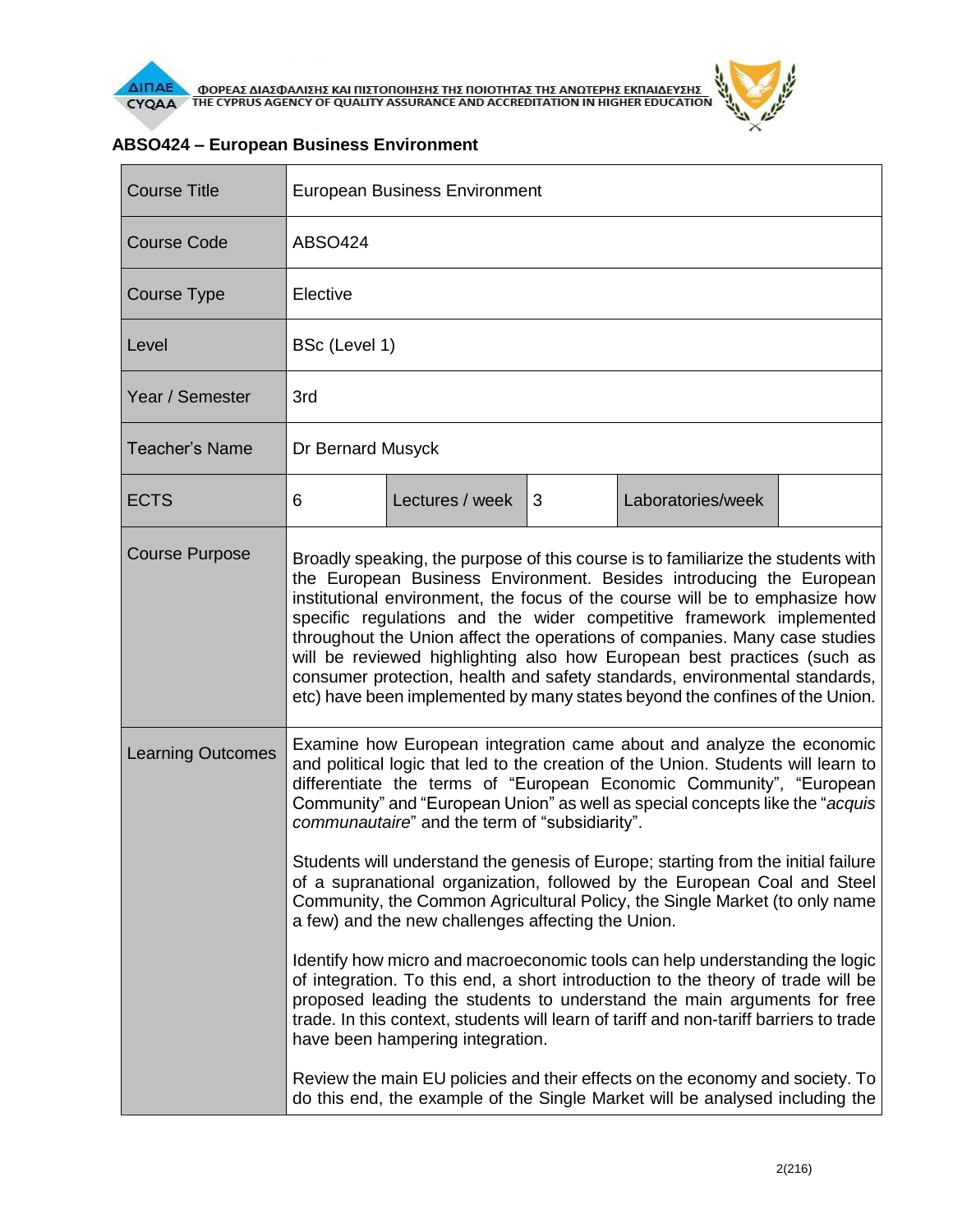



|                       | challenges it still faces today. Labour movement, immigration and asylum will<br>also be reviewed in the context of the new challenges these pose to the<br>process of a deeper integration between Member States. The weaker<br>structures of the European project will be highlighted in this context.<br>Analyse the monetary and fiscal aspects of the European integration<br>process. The students will learn the concepts of "optimum currency area",<br>the related costs and benefits of the introduction of the EURO and the idea<br>of "asymmetric shocks". The aim will be to introduce the students to the<br>challenges of Monetary Union and the possible future developments<br>regarding fiscal union                                                                                                                                                |               |     |  |  |  |
|-----------------------|-----------------------------------------------------------------------------------------------------------------------------------------------------------------------------------------------------------------------------------------------------------------------------------------------------------------------------------------------------------------------------------------------------------------------------------------------------------------------------------------------------------------------------------------------------------------------------------------------------------------------------------------------------------------------------------------------------------------------------------------------------------------------------------------------------------------------------------------------------------------------|---------------|-----|--|--|--|
| Prerequisites         | <b>ABSE205</b>                                                                                                                                                                                                                                                                                                                                                                                                                                                                                                                                                                                                                                                                                                                                                                                                                                                        | Co-requisites | N/A |  |  |  |
| <b>Course Content</b> | Introduction to history and institutions<br>History of European Integration<br>Basic facts, law, institutions and the budget<br>Decision making, European terminology<br>The economics of integration: tools and concepts<br>Introduction to essential microeconomic tools and preferential liberalization<br>Market size and scale effects<br>Growth effects and factor market integration<br>Economic integration, labour markets and migration<br>Introduction to essential macroeconomic tools<br><b>EU Micro policies</b><br>The Common Agricultural Policy<br>Location effects, economic geography and regional policy<br>EU competition policy and state aid policy<br>EU trade policy<br>EU monetary and fiscal policies<br>The theory of Economic and Monetary Union<br>The long road to Economic and Monetary union<br>The Eurozone: Structure, Performance |               |     |  |  |  |